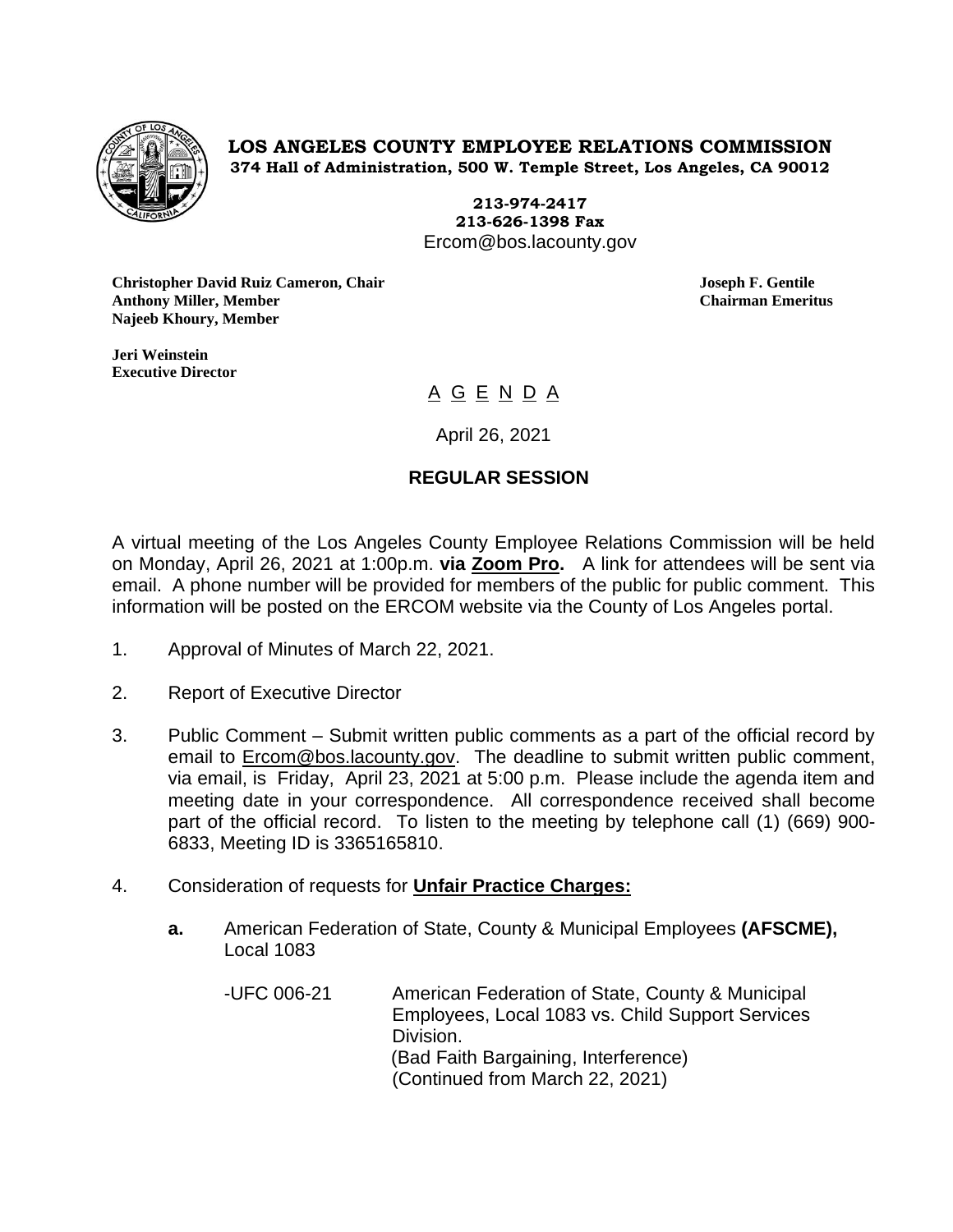**b.** American Federation of State, County, & Municipal Employees **(AFCSME)** Local 685

#### **NONE**

- **c.** Association for Los Angeles Deputy Sheriffs **(ALADS)**
	- -UFC 001-21 Association for Los Angeles Deputy Sheriffs (ALADS) vs. Los Angeles County. (Failure to engage in impact bargaining, as a result of Measure J budget cuts, that affected wages, hours, and conditions of employment.) (Continued from February 17, 2021)

-County Opposition and Request for Dismissal of UFC 001-21 (004-21) Consolidated with PPOA

-ALADS response to County objections to and request for dismissal of UFC 001-21.

**d.** California Association of Professional Employees **(CAPE)**

-UFC 018-19 California Association of Professional Employees (**CAPE)** vs. Department of Beaches and Harbors (L. Phan/Interfering with Participation in Union Activity) (Continued from October 28, 2019)

-County Motion to Dismiss UFC 018-19

**e.** Los Angeles/Orange Counties Building & Construction Trades Council AFL-CIO

### **NONE**

- **f.** Professional Peace Officers Association (**PPOA**)
	- -UFC 004-21 Professional Peace Officers Association (**PPOA**) vs Los Angeles County. (Failure to engage in impact bargaining, as a result of Measure J budget cuts, that affected wages, hours, and conditions of employment.) (Continued from March 22, 2021)

-County opposition and request for dismissal of UFC 004-21 (consolidated with 001-21 ALADS)

-PPOA response to County objections to and request for dismissal of UFC 004-21.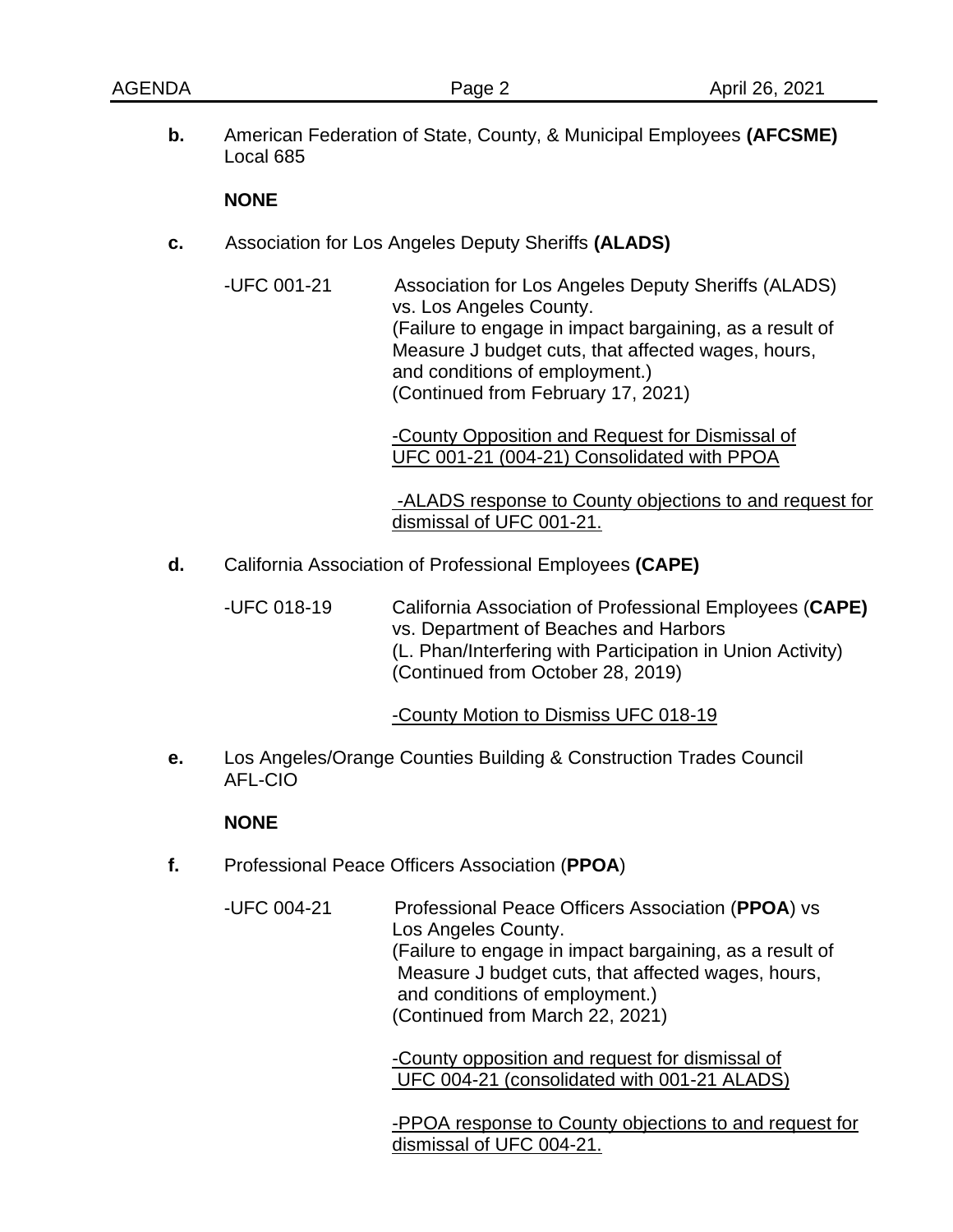| g.         | Service Employees International Union |                                                                                                                                                                                                                                                                                                                                                         |  |
|------------|---------------------------------------|---------------------------------------------------------------------------------------------------------------------------------------------------------------------------------------------------------------------------------------------------------------------------------------------------------------------------------------------------------|--|
|            | AMENDED -UFC 014-20                   | Service Employees International Union (SEIU), Local 721<br>vs. Department of Health Services (DHS)<br>(Failure to Negotiate matters that are mandatory<br>subjects of bargaining, including changes to working<br>conditions, contracting out bargaining unit work, failure<br>to provide requested information).<br>(Continued from November 18, 2020) |  |
|            | -UFC 005-21                           | Service Employees International Union (SEIU), Local 721<br>Vs. Los Angeles County Department of Children and<br><b>Family Services (DCFS)</b><br>(Interference, Intimidation, Coercion regarding<br>engagement in Union Activities)<br>(Continued from March 22, 2021)                                                                                  |  |
|            | -UFC 007-21                           | Service Employees International Union (SEIU), Local 721<br>Vs. Los Angeles County Department of Social Services<br>(DPSS)<br>(Unilateral Implementation of Task-Based Model to<br>replace Caseloads Model - Failure to Meet and Confer a<br>matter that is negotiable.)<br>(March 22, 2021)                                                             |  |
|            | -UFC 008-21                           | -County opposition and request for dismissal of UFC 007-<br>21.<br>Service Employees International Union (SEIU), Local 721<br>Vs. Los Angeles County Department of Social Services<br>(DPSS)<br>(Interference and Disparagement.)<br>(March 22, 2021)                                                                                                   |  |
| h.         |                                       | -County Motion to Dismiss UFC 008-21<br>Union of American Physicains and Dentists (UAPD)                                                                                                                                                                                                                                                                |  |
| <b>NEW</b> | -UFC 009-21                           | Union of American Physicians and Dentists (UAPD) Vs.<br>Department of Health Services (DHS)<br>(Changes to Working Conditions, transfer of duties for<br>Radiologists)                                                                                                                                                                                  |  |
|            |                                       | -County Motion to Dismiss UFC 009-21                                                                                                                                                                                                                                                                                                                    |  |